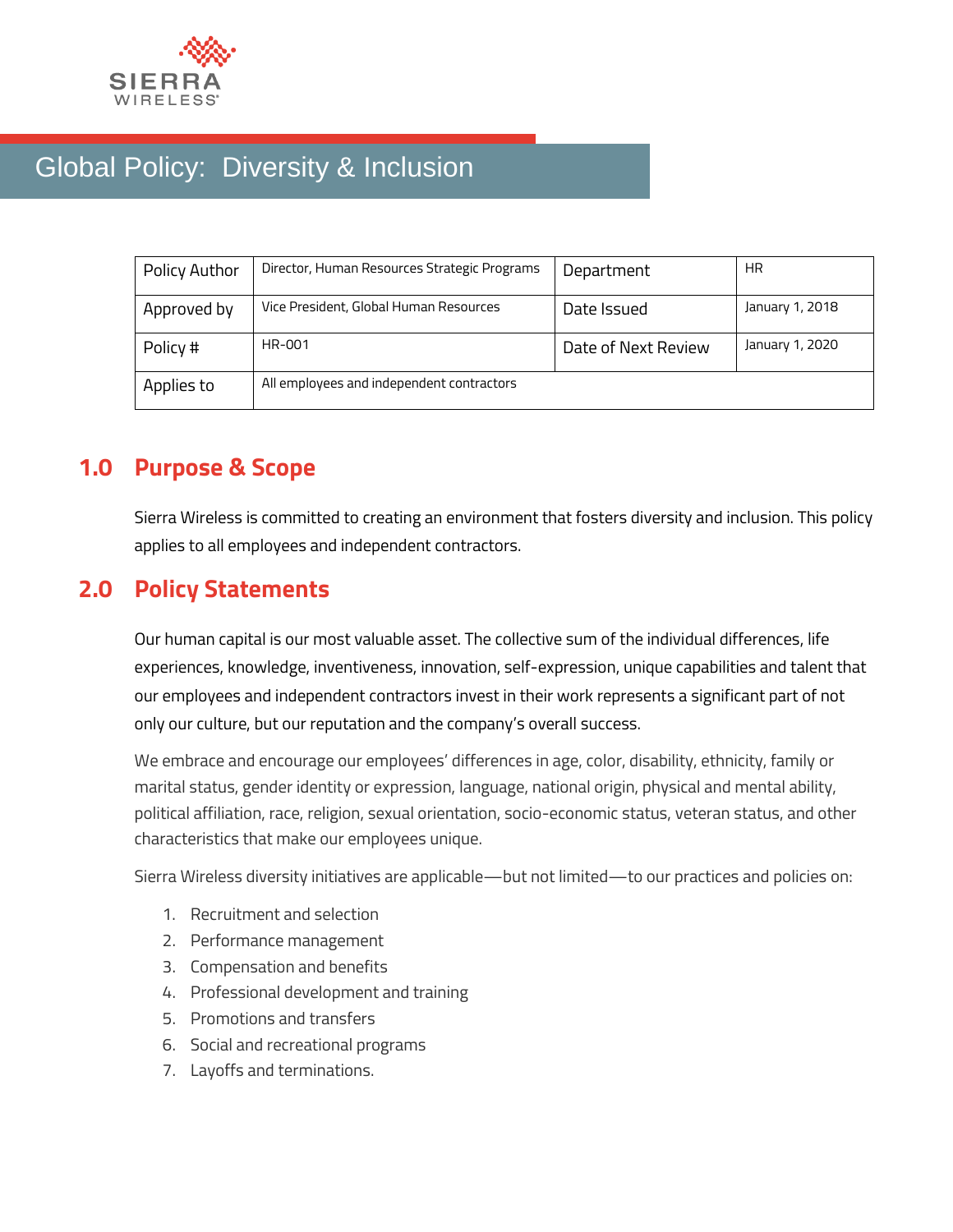

We are also committed to the ongoing development of a work environment built on the premise of gender and diversity equity that encourages and enforces:

- 1. Respectful communication and cooperation between all employees.
- 2. Teamwork and employee participation, permitting the representation of all groups and employee perspectives.
- 3. Work/life balance through flexible work schedules to accommodate employees' varying needs.
- 4. Employer and employee contributions to the communities we serve to promote a greater understanding and respect for diversity.

All employees and independent contractors of Sierra Wireless have a responsibility to treat others with dignity and respect. All employees and independent contractors are expected to exhibit conduct that reflects inclusion during work, at work functions on or off the work site, and at all other companysponsored and participative events. All employees and independent contractors are also required to participate in ongoing diversity and inclusion training.

Any employee found to have exhibited any inappropriate conduct or behavior against others may be subject to disciplinary action.

# **3.0 Definitions**

**Diversity** – in broad terms, diversity is any dimension that can be used to differentiate groups and people from one another. It means respect for and appreciation of differences in ethnicity, gender, age, national origin, disability, sexual orientation, education, and religion.

**Inclusion** – inclusion is a state of being valued, respected and supported. It's about focusing on the needs of every individual and ensuring the right conditions are in place for each person to achieve their full potential.

**Unconscious Bias** – a person's age, gender, gender identity physical abilities, religion, sexual orientation, weight, and many other characteristics are subject to **bias**. **Unconscious biases** are social stereotypes about certain groups of people that individuals form outside their own conscious awareness.

### **4.0 Procedures**

#### **4.1 Training**

#### **4.1.1 Unconscious Bias Training**

Unconscious bias training is provided to all employees and independent contractors on an ongoing basis.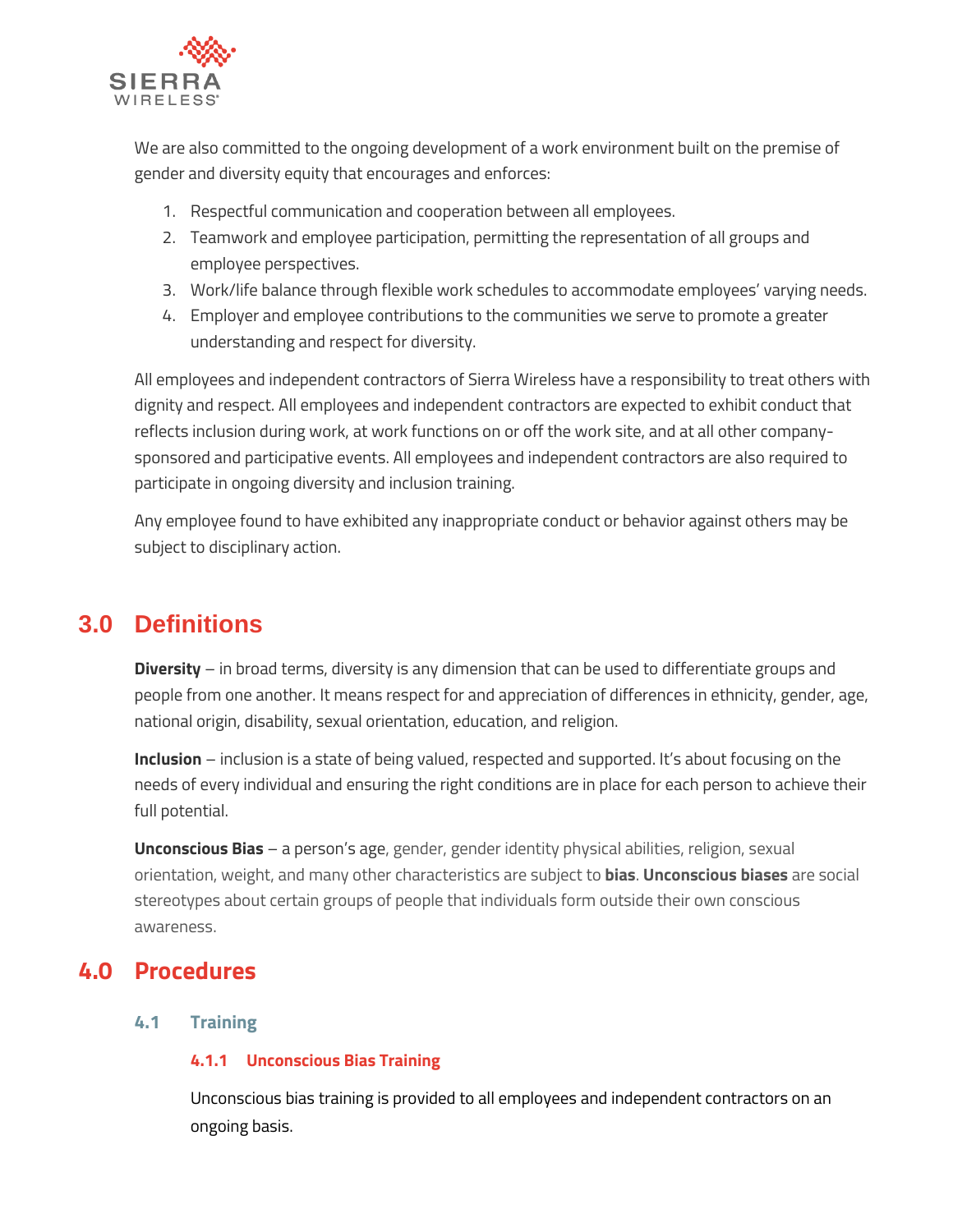

New employees and independent contractors receive unconscious bias training within their first 90 days of employment.

#### **4.1.2 Respectful Workplace Training**

Respectful Workplace training is provided to all employees and independent contractors on an annual basis.

#### **4.1.3 Leadership Development**

Managers attend training on interviewing skills, managing performance and rewards, etc. to learn how to enhance diversity and inclusion on their teams, and to foster a work environment that is diverse and inclusive.

#### **4.2 Review of HR Practices**

The following HR practices will be continuously examined to ensure biases are minimized to the greatest extent possible:

- Recruitment and selection
- Compensation and benefits
- Professional development and training
- Promotions and transfers
- Social and recreational programs
- Layoffs and terminations.

#### **4.3 Complaint Process**

Employees who believe they have been subjected to any kind of discrimination that conflicts with the company's diversity and inclusion policy or its initiatives should seek assistance from a manager or an HR representative. Refer to the Complaint Procedure on the Intranet.

# **5.0 Related Policies and Forms**

Corporate Social Responsibility Program Complaint process

### **6.0 Amendment**

# **7.0 Frequency and Revision History**